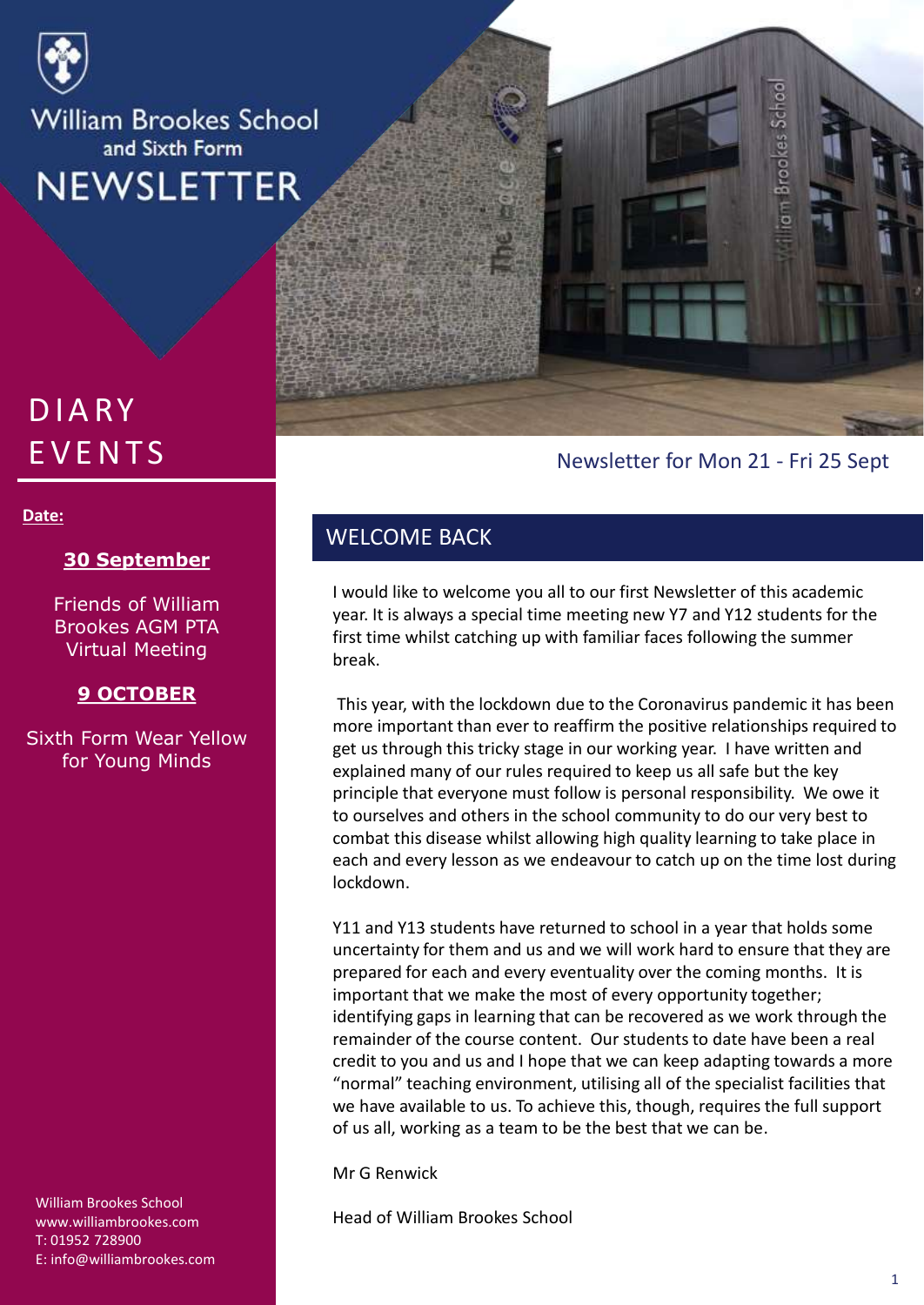

**William Brookes School** and Sixth Form **NEWSLETTER** 

# **DIARY EVENTS**

#### **Date:**

#### **30 September**

Friends of William Brookes AGM PTA Virtual Meeting

#### **9 OCTOBER**

Sixth Form Wear Yellow for Young Minds

William Brookes School www.williambrookes.com T: 01952 728900 E: info@williambrookes.com

### Newsletter for Mon 21 - Fri 25 Sept

## WELCOME TO THE NEW STAFF AT WBS

#### **NEW STAFF**

We are delighted to welcome the following new members of staff: **Teaching:** Mrs McKevitt, Teacher of English Miss Hutton, Teacher of MFL (Maternity Cover) Miss Jones, Teacher of PE (Maternity Cover) Miss Bate, Teacher of PSHCE & Psychology Mrs Hennessy, Teacher of PSHCE & Health and Social Care Miss Thomas, Teacher of Science Mrs Turner, Teacher of PSHCE (temporary) **Non-Teaching:** Mrs Thomas, Teaching Assistant (People Learning Zone)

Mr Swannick, Behaviour Support Manager Ms Tilley, Pastoral Support Officer (Tokyo)

## SCHOOL NURSE

The school nurse is back! Returning W/C 28 September the nurse will be in ESR on Bejing Floor fortnightly on a Wednesday! If you have any queries or want to discuss something in a confidential manner please go and drop in – no appointment necessary. You can also text your school nurse on 07507 330346!

### FAWS PTA AGM ANNUAL MEETING

We would like as many parents as possible to join our meeting via Teams as this year we are going virtual! Please email [FriendsofWBS@williambrookes.com](mailto:FriendsofWBS@williambrookes.com) if you would like to attend this. We look forward to seeing you!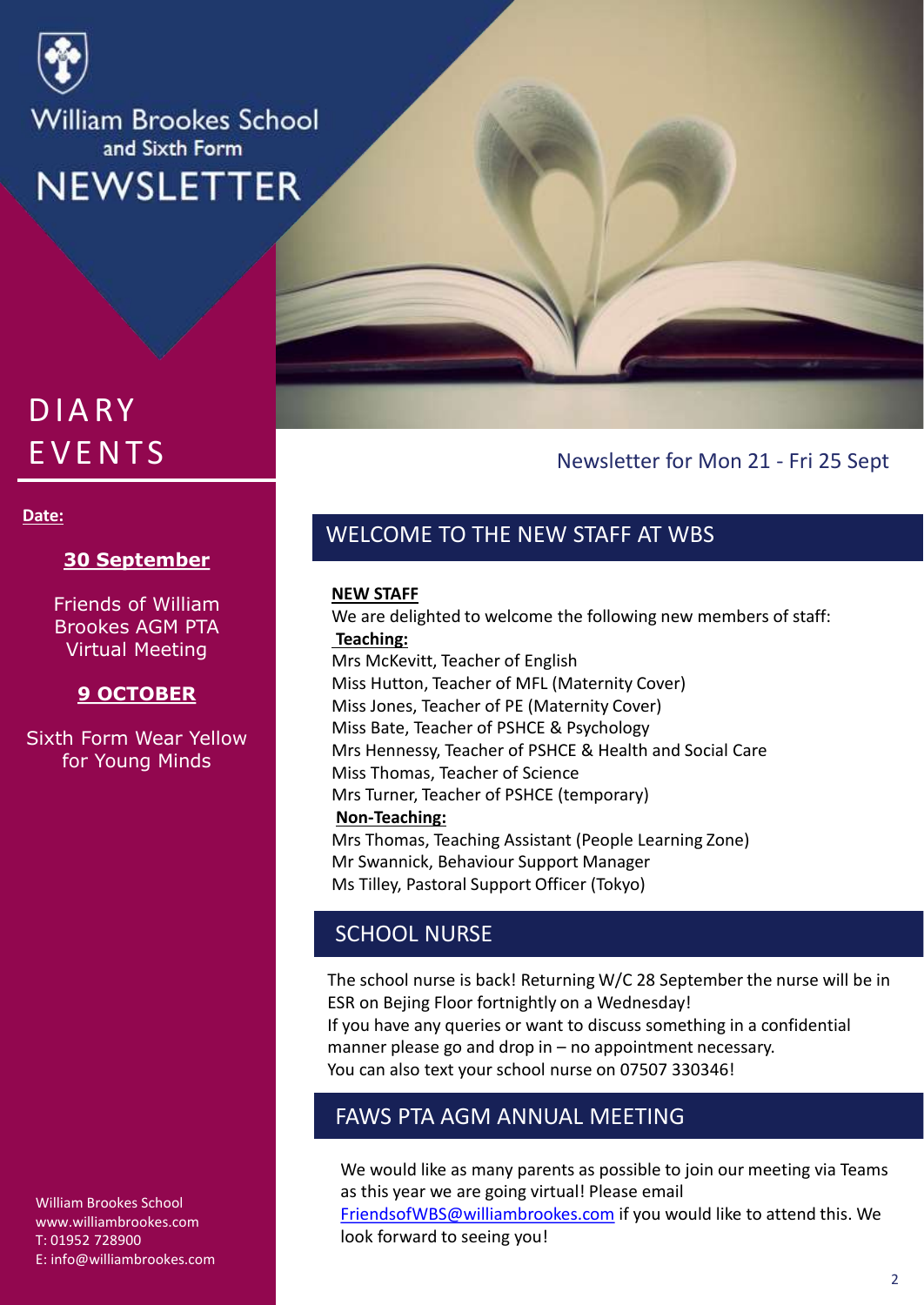

# #MOTIVATION MONDAY



Welcome to New and Returning WBS Sixth Formers! We hope that you are settling well and that you have found a new sense of dedication and focus to overcome the Lockdown of 2020!

Meet the team-

Mrs C Mincher – Assistant Head (Sixth Form Strategic Lead) Mr J Spilsbury – Sixth Form Manager Mrs B Steele – Sixth Form Administration

This week the Sixth Form Team gave a message about ambition and seeing the end goal. This links with our value of excellence where students strive to be the best they can be!

**NCS -** During the first week Year 12 students got involved with NCS workshops which helped with their futures!









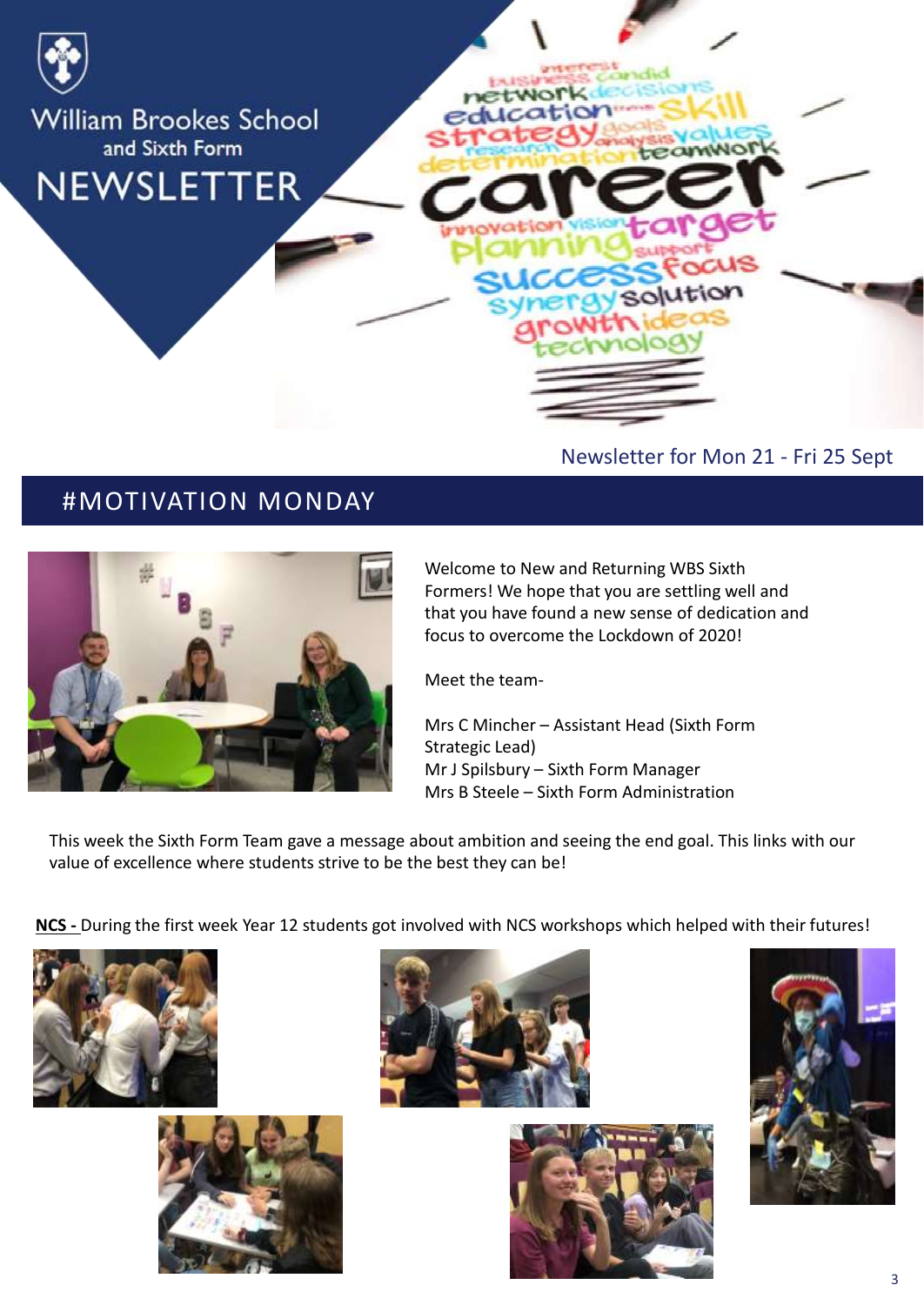

# #TUESDAYTIPS



Mr Spilsbury & Vicky Beacham from Catering Academy gave the top tip of filling out surveys to get free items from Simmills Café!

## #WICKEDWEDNESDAY







Some top work in Geography and Philosophy & Ethics where students worked hard on their retrieval practice – well done from Mrs Mincher, Dr Williams and the Sixth Form Team.

The hustle and bustle of Rec & leisure returns! Sixth Form students for involved in many different activities.





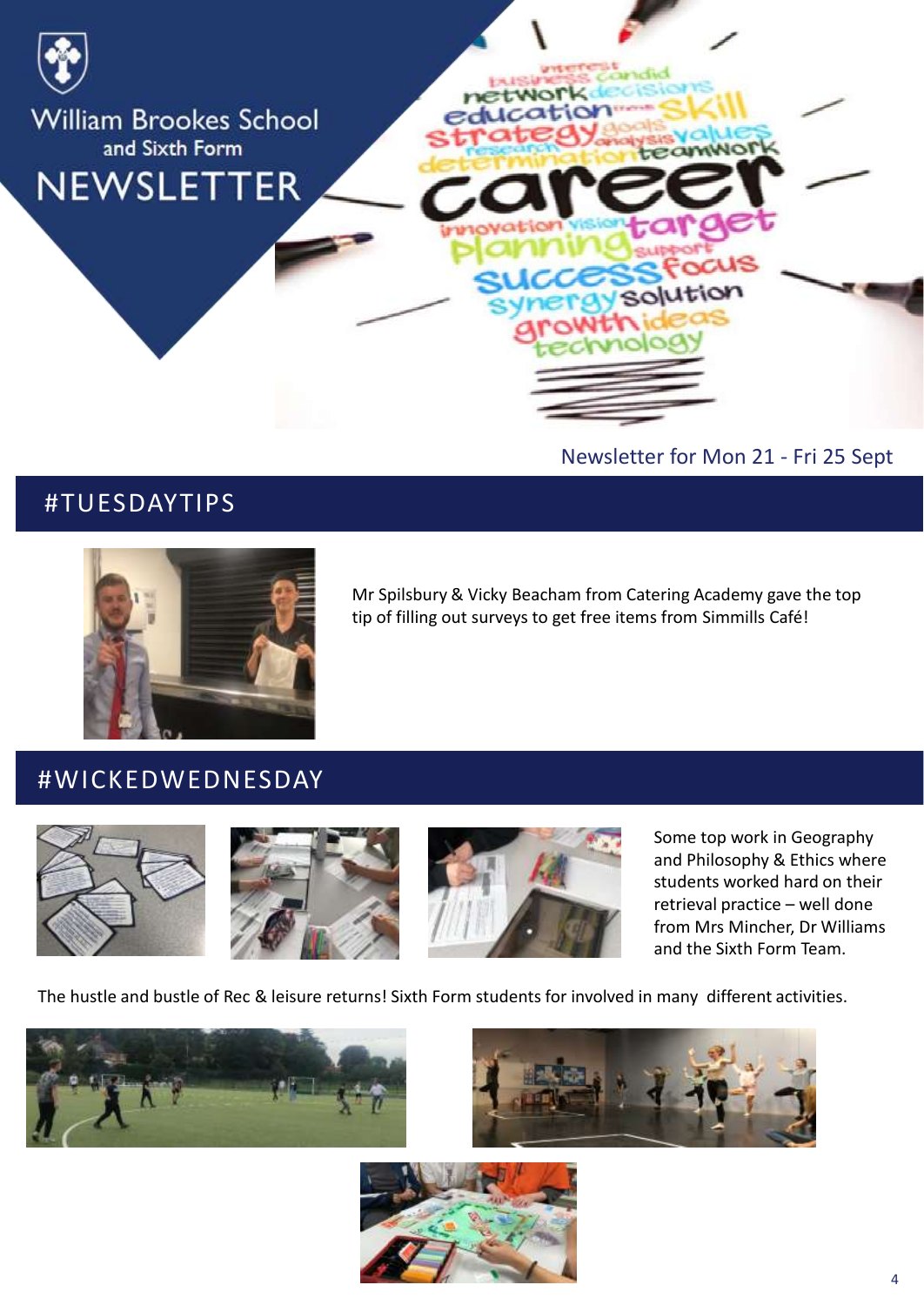

# #THIRSTYTHURSDAY



We asked you 'What colour tie Mr Renwick was wearing?' on Wednesday which was indeed a blue and silver stripe!

Well done to **Manali** for winning the free drink draw!

# #FRIDAYFEELING

We wanted to give the Friday feeling to our amazing Lunchtime Supervisors! Good that you jumped straight into the Job!

#### Meet the Team –

Mr Walker, Hannah, Pippa, Hester, Emily, Holly, Amy, Meg, Alex, Oli, Bailey, Will, Ben, JJ and Charlie…. Also Jeanie, Amelie, Rowan and Travis









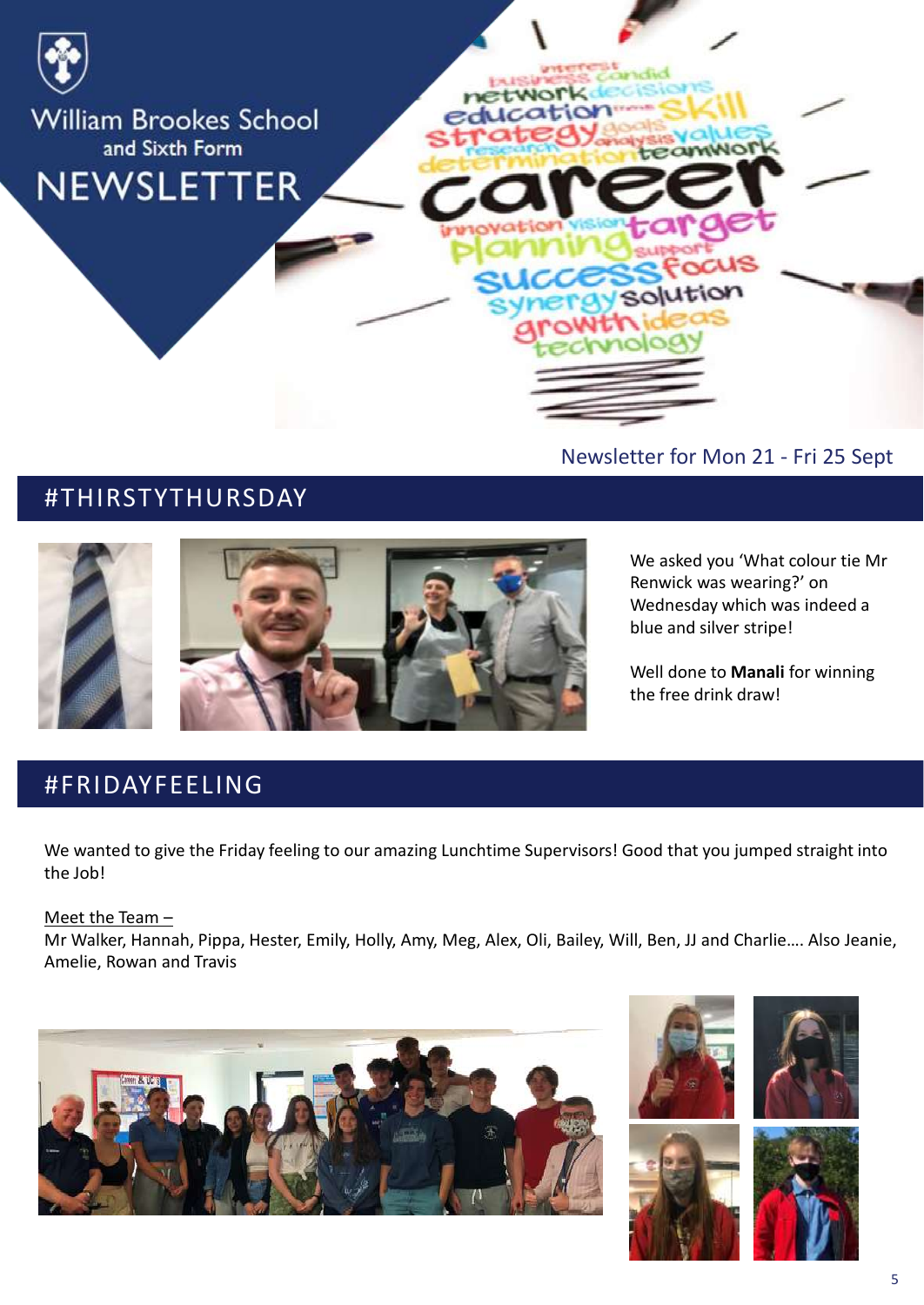

Newsletter for Mon 21 - Fri 25 Sept

# FURTHER INFO



Year 12 (now Year 13) end of year exams that were missed due to Lockdown have now been rescheduled to be taken W/C 12th October.

Look out for further information in due course!

# WEAR YELLOW FOR YOUNG MINDS



On Friday 9th October Sixth Form Students are invited to wear Yellow to raise awareness for young minds.

Further information regarding this fantastic cause and what to do will be coming out very soon!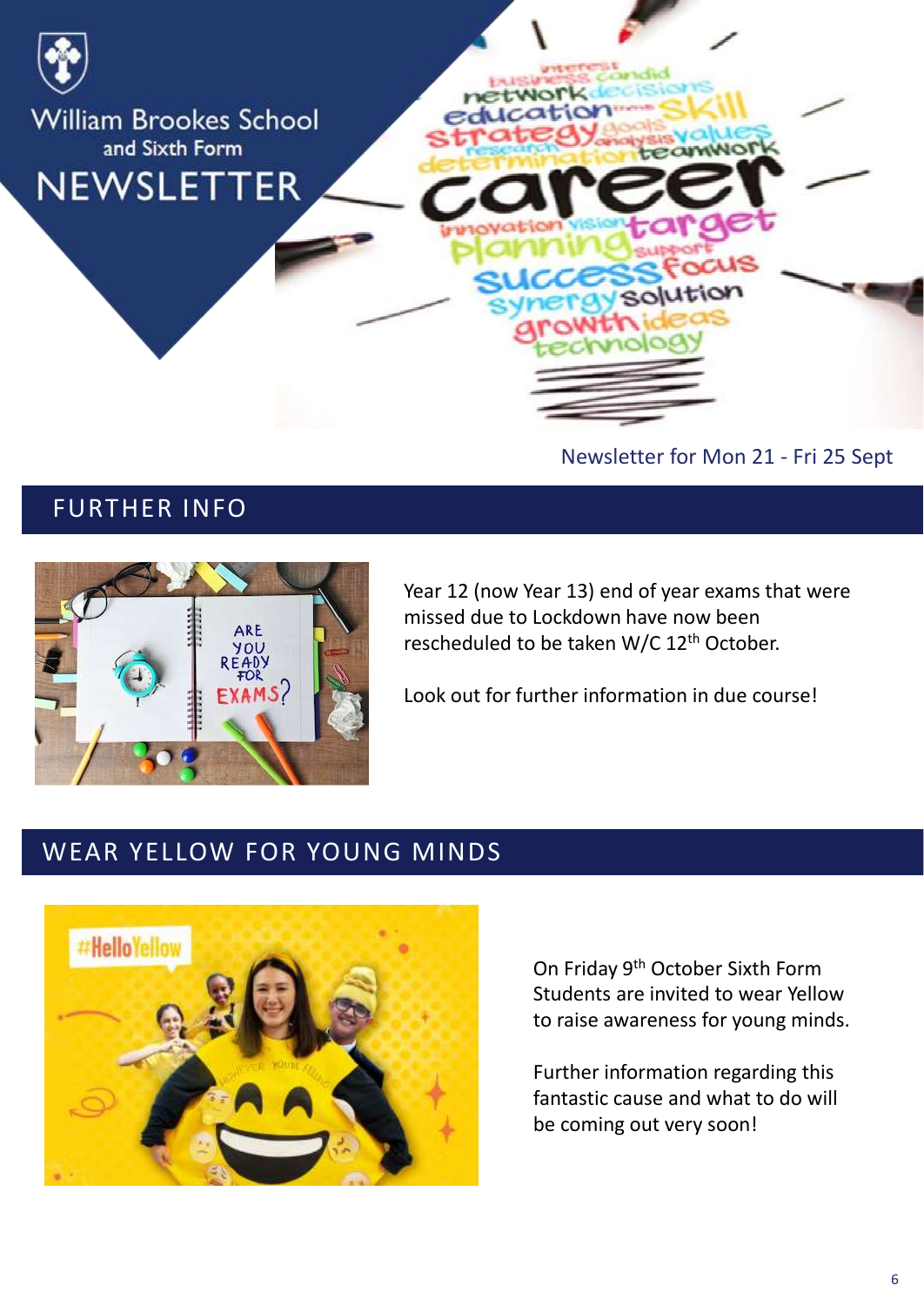

# **SIXTH FORM ROLES & RESPONSIBIL TIES** 2020-2021 **PLICATIONS FOR STUDENT PRESIDENTS ER LEADERSH** & OTH **IP ROLES NOW OPEN**

SHORTLISTING - FRIDAY 2 OCTOBER

ELECTION WINDOW -MONDAY 5 TO WED 7 OCTOBER

WILLIAMBROOKES.COM/SIXTHFORM

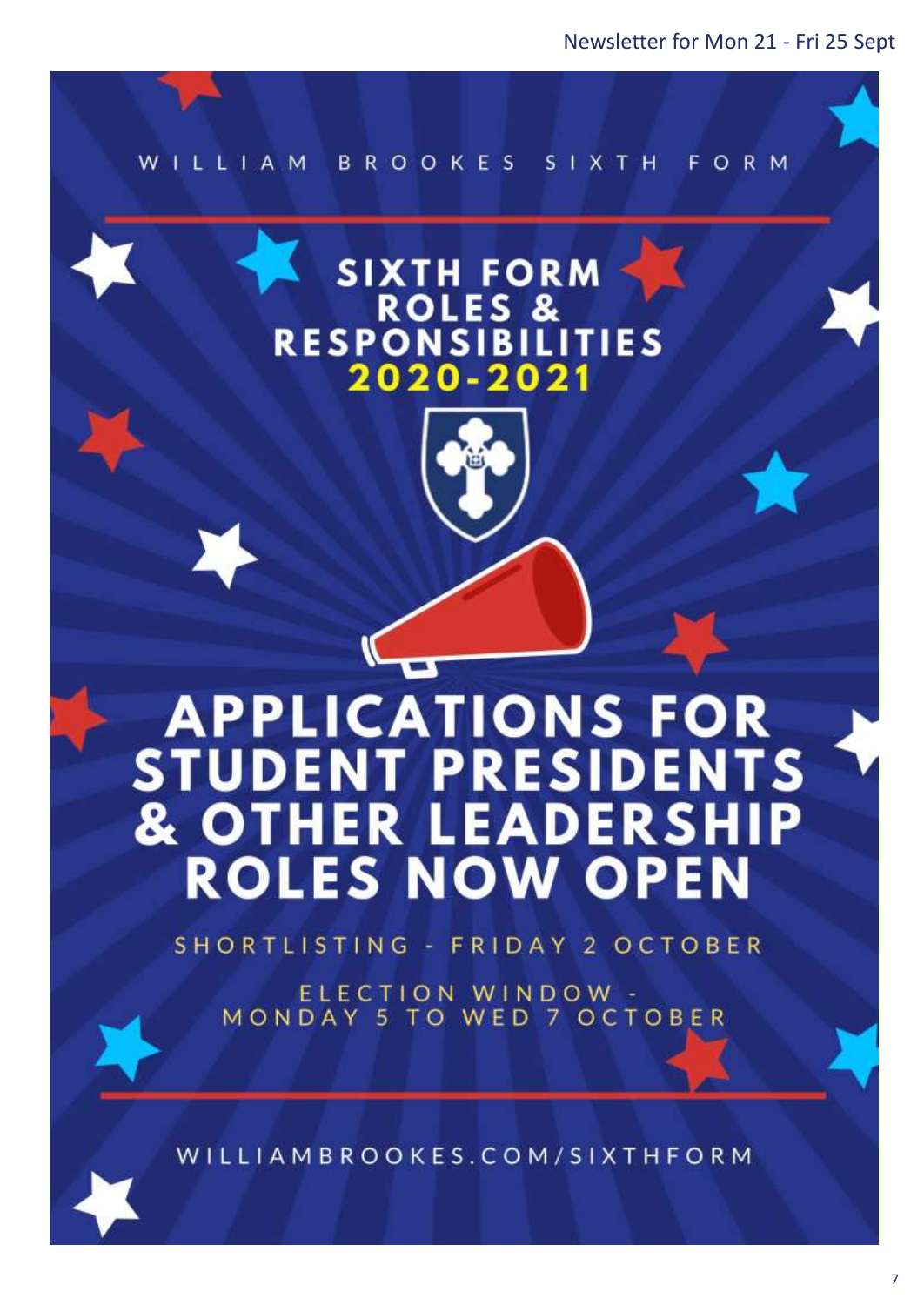# 78 **COMING SOON** PLEASE LOOK OUT FOR INFORMATION BEING **RELEASED ABOUT OUR FIRST EVER ONLINE OPEN EVENING!**

RIGPS HIRE

ORMING

 $\alpha$  and  $\alpha$  in for the newsletters sent in for the newsletters sent in for the newsletters sent in for the newsletters in  $\alpha$ 

WILLIAMBROOKES.COM/SIXTHFORM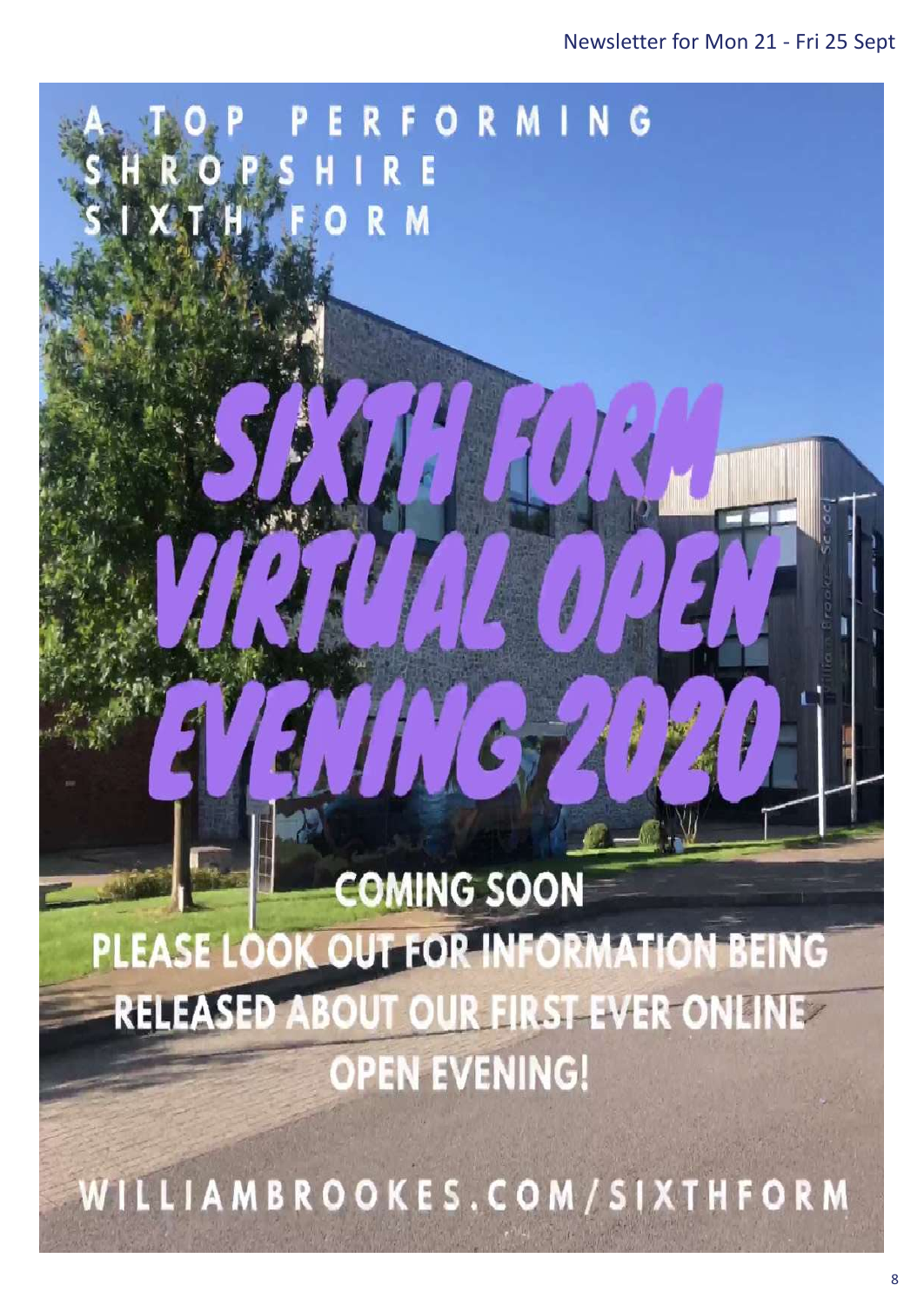# **COMING SOON** PLEASE LOOK OUT FOR INFORMATION BEING **RELEASED ABOUT OUR FIRST EVER ONLINE OPEN EVENING!**

78

RIGPS HIRE

ORMING

 $\alpha$  and  $\alpha$  in for the newsletters sent in for the newsletters sent in for the newsletters sent in for the newsletters in  $\alpha$ 

WILLIAMBROOKES.COM/SIXTHFORM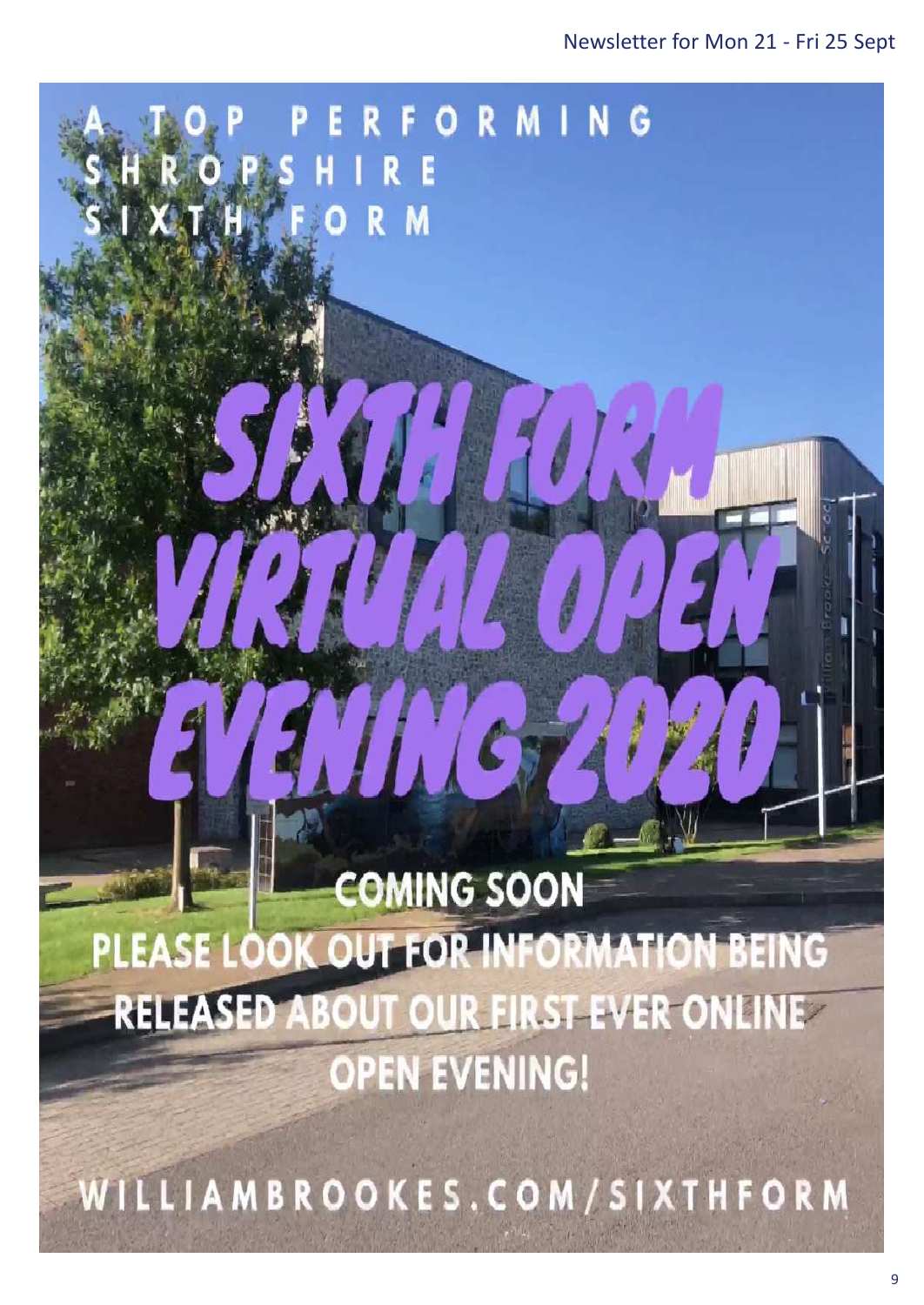

**William Brookes School** and Sixth Form **NEWSLETTER** 



Newsletter for Mon 21 - Fri 25 Sept

# HIGHER EDUCATION EVENT

**General information on student finance, student life, courses at Universities, what to put in a personal statement. Hosted by the University of Chester.** 

#### **Wednesday 16th September, 4pm - Outreach@Chester Online Introduction to HE**

A live Introduction to Higher Education talk with Q&A, covering the wide range of courses available at universities, entry requirements, student finance and student life. This live presentation will be hosted on Microsoft Teams, students just need an email address to join the session via the [link on our event page](https://sendy.chester.ac.uk/l/97638w2BNQLTlQOIPknvoLbA/vKWLbtSxaLTrvtIxOJZYzg/xoZ5Zr5rGlPGACOSTKCOzA)

#### **Wednesday 23rd September, 4pm - Outreach@Chester Online Personal Statement Presentation**

A live Personal Statement presentation, covering tips on starting your personal statement, what to include, what admissions teams look for and more! Students will have the opportunity to ask our expert team any questions about writing personal statements. This live presentation will be hosted on Microsoft Teams, students just need an email address to join the session via the [link on our event page](https://sendy.chester.ac.uk/l/97638w2BNQLTlQOIPknvoLbA/ZfRZxpF3Rtt0dS2SzfZfTw/xoZ5Zr5rGlPGACOSTKCOzA)

### **Wednesday 7th October, 4pm - UCAS Decision Making and Application Support**

This online event is for Year 13 students considering Higher Education. Taking place over three days, using Microsoft Teams and the University of Chester Open Day website, students will learn about the fundamentals of the UCAS process and receive support for preparing their university applications. More information about dates, sessions and registration is available following this link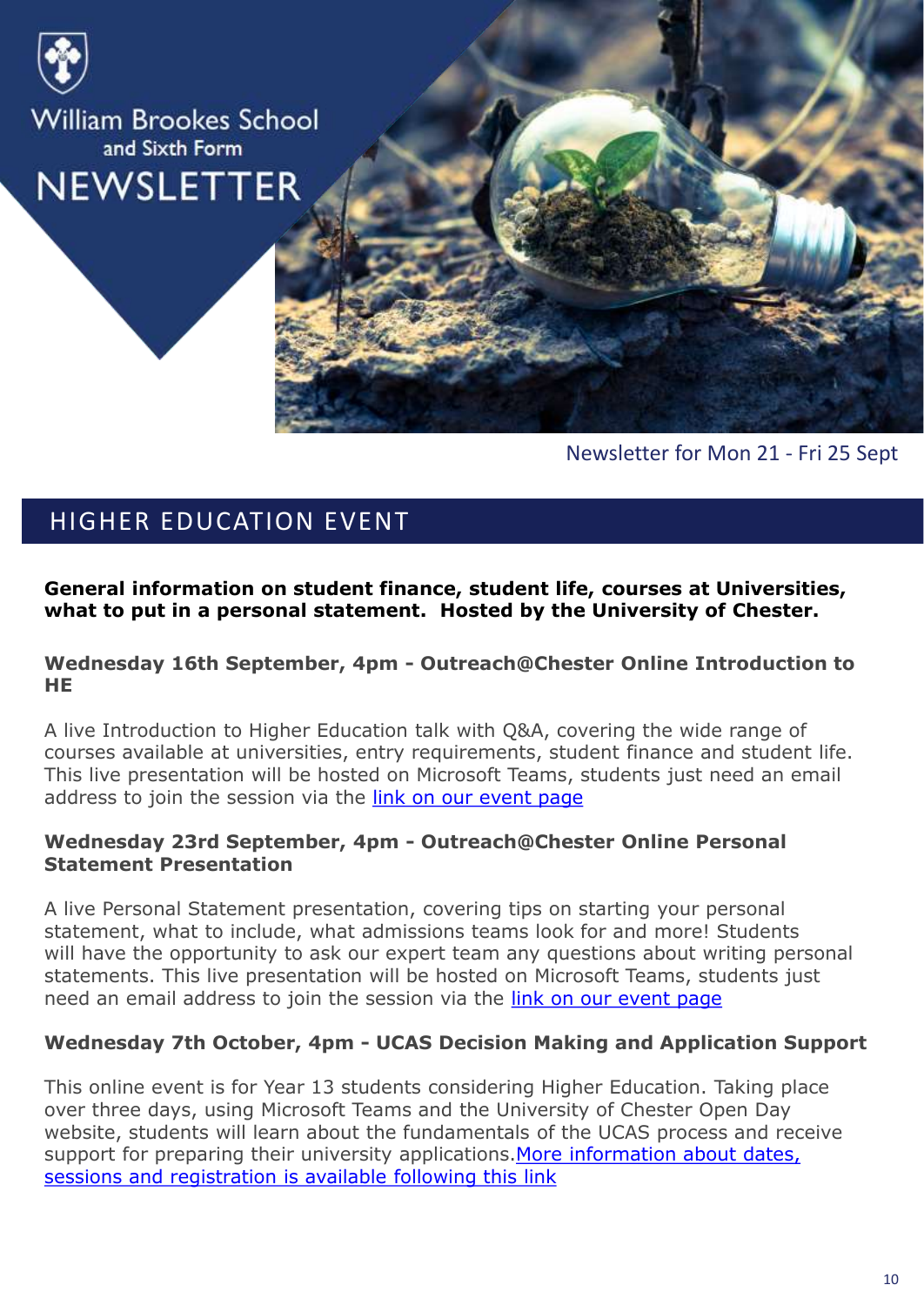to Telford C

# **TELFORD COLLEGE**

# **OPEN EVENTS**

Explore our vibrant university-style campus, learn about your course and future options and meet your new classmates and tutors at our next open event.

- Discover our industry-standard facilities
- Get your first taste of college life
- Explore your career pathway and future options

# **DISCOVER OUR VIRTUAL OPEN EVENT**

telfordcollege.ac.uk/open-events

DEFINE YOUR

# PROVISIONAL DATES

Wednesday 14th October 2020\*

Wednesday 18th November 2020\*

Wednesday 20th January 2021\*

Wednesday 23rd June 2021\*

aug nate that these dates may be ubject to change

O V El @TelfordCollege telfordcollege.ac.uk | 01952 642200

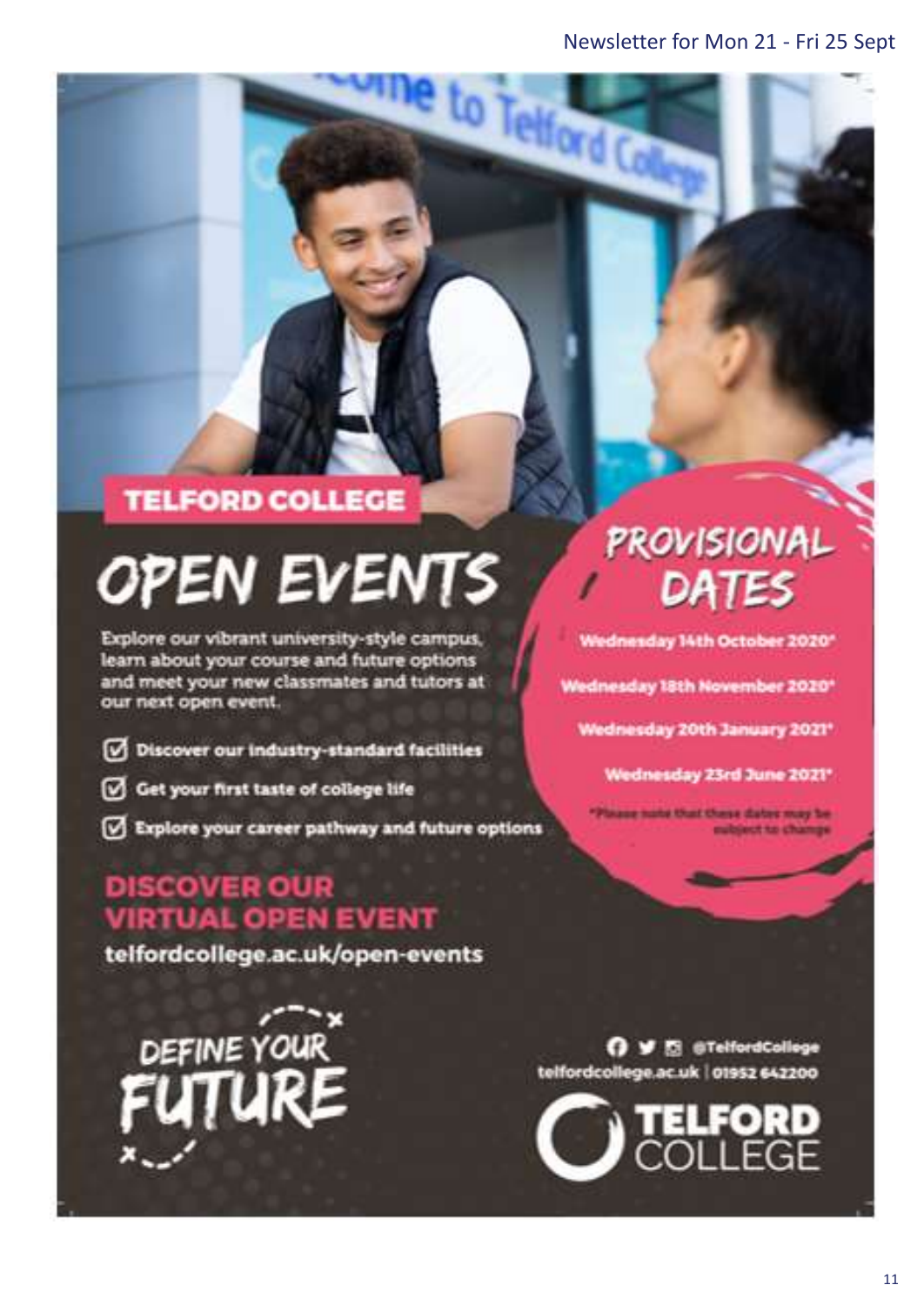# **TELFORD COLLEGE**

# **VIP TOURS**

Visit the campus as part of your own personal tour. You'll get to see any areas of interest to you, chat to us about your course options and preferences, and get a taste of college life.

# **KEEP AN EYE ON OUR WEBSITE FOR MASTERCLASSES COMING IN 2021**

**BOOK YOUR VIP TOUR** 

/telfordcollege.ac.uk<br>vip-tour

Information, advice & guidance is available from our Student Services team: info@telfordcollege.ac.uk | 01952 642237



O V E @TelfordCollege telfordcollege.ac.uk | 01952 642200

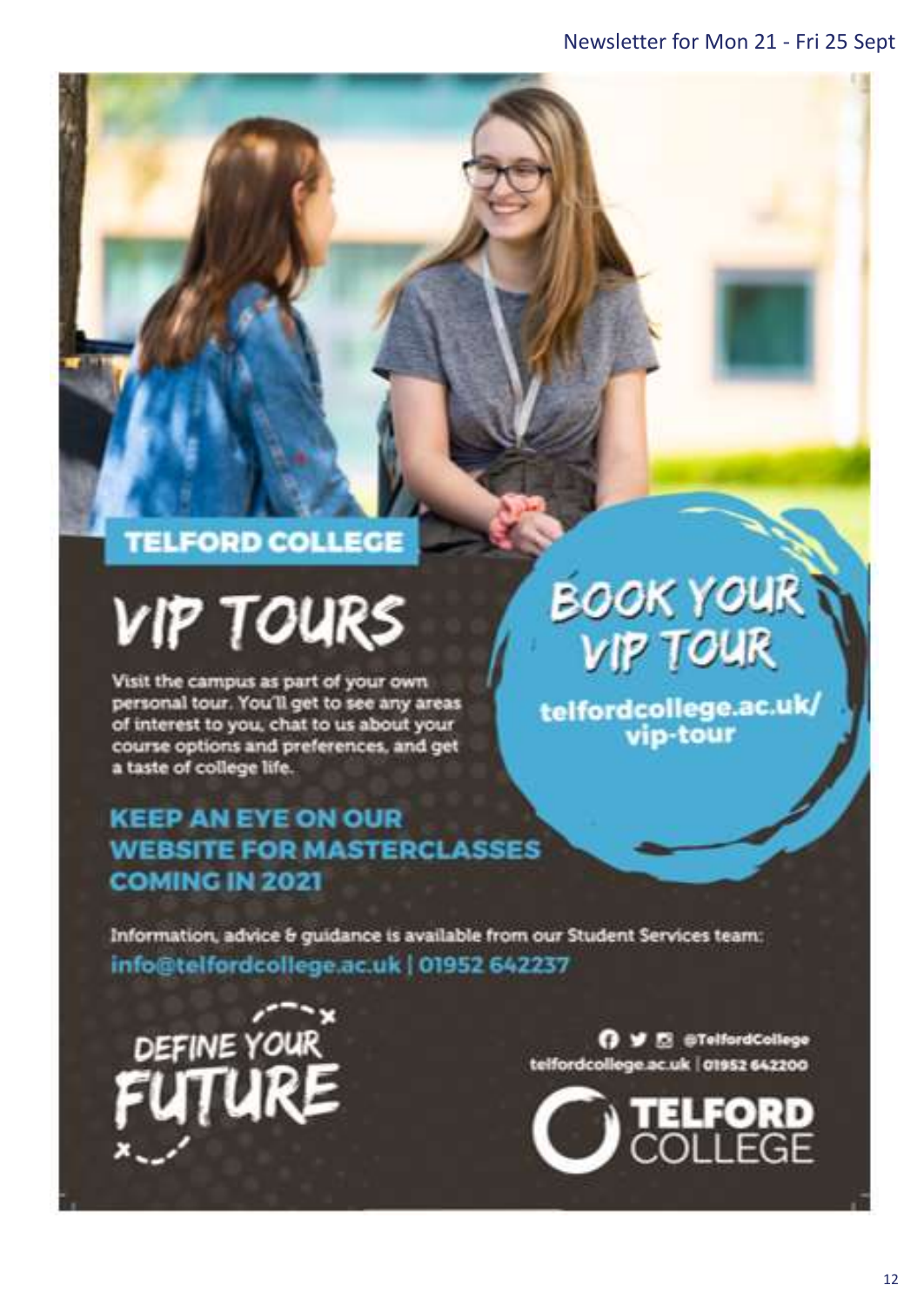



# APPRENTICESHIP WEEK

#### HAVE YOU EVER WONDERED WHAT HAPPENS IN OUR STATE OF THE ART TRAINING **FACILITY IN BRIDGNORTH?**

Would you like to find out more about apprenticeships and whether it's the right route for you? Well we have developed a Pre Apprenticeship Week to allow you to fully explore the apprenticeship route.

Applications are now open for our new Pre Apprenticeship Week. The course is open to students currently studying in Year 10, 11, 12 and 13 who study in either Shropshire or Telford and Wrekin.

We have modified the delivery of the pre apprenticeship week following on from the impact of COVID19, ensuring that we can reduce numbers of students visiting the centre at one time.

The pre apprenticeship week will now be delivered both online and face to face.

TRAINING PARTNER



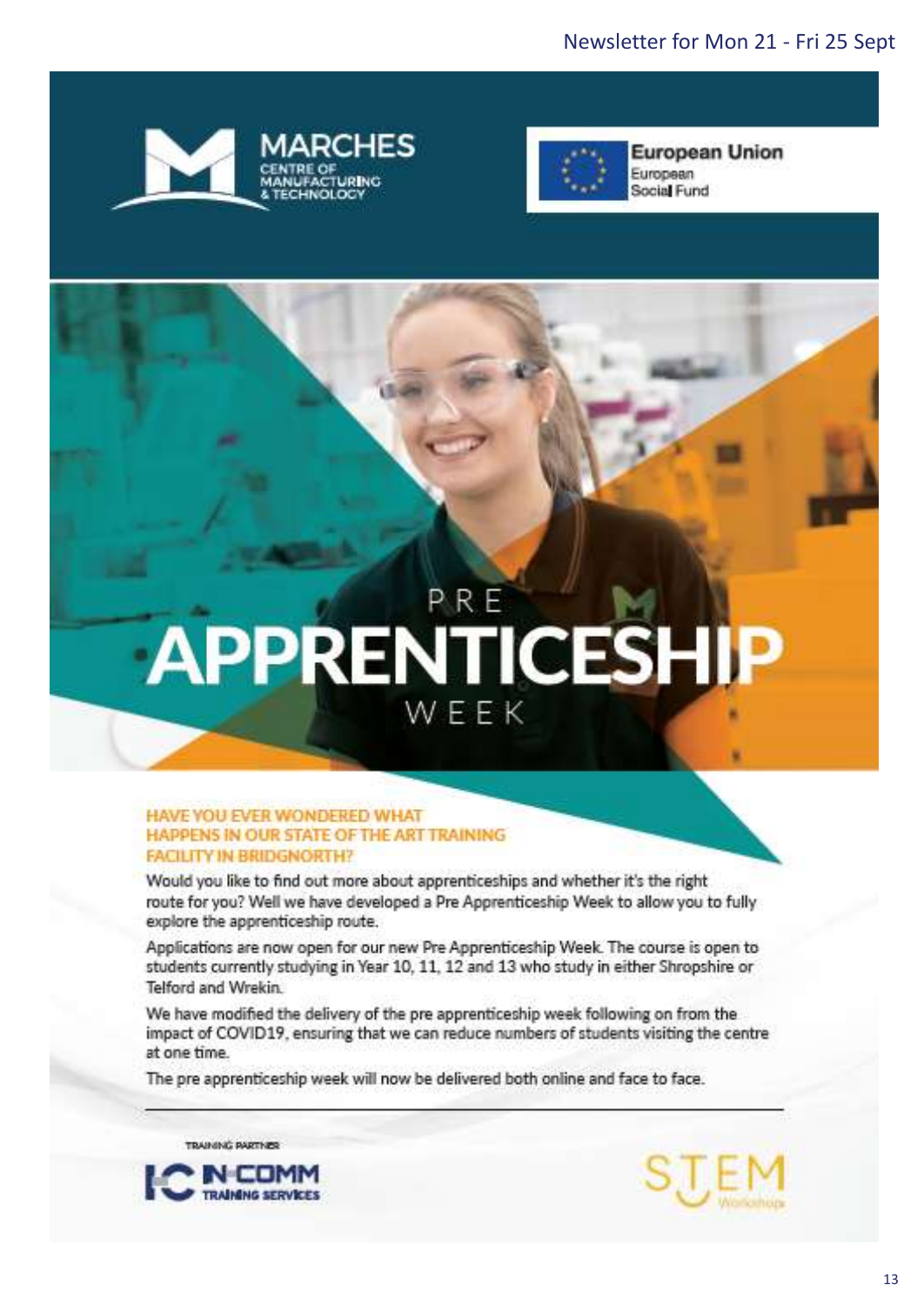

During the week you will be involved in a programme of workshops. Part of the content will be accessible online and part face to face at the centre. The units of work are linked to:

- Health and Safety
- **Fluid Power**
- EngineeringTechniques
- **Electrical Engineering**
- Welding and fabrication
- Advanced Manufacturing Techniques
- Business Development & HR
- Apprenticeship
	- **Application Process**
- Interview Techniques
- Meet link businesses

By the end of the programme you will have gained key skills, knowledge and understanding to enable you to make a more informed choice. The week will support and develop your skills and knowledge across the range of sectors within Engineering and Manufacturing. It will also give you the key employability skills to enable you to be successful in applying for an apprenticeship, job or training course, dependent on what you decide.





**MCMT Bridgeorth** Building 10 Stanmore Industrial Estate Bridanorth WV15 5HR T: 01746 802 079

MCMT Shrewsbury<br>Brixton Way Shrewsbury<br>Shropshire SY1 3LB<br>T: 01743 462217

E sales@mcmt.co.uk W:www.mcmt.co.uk